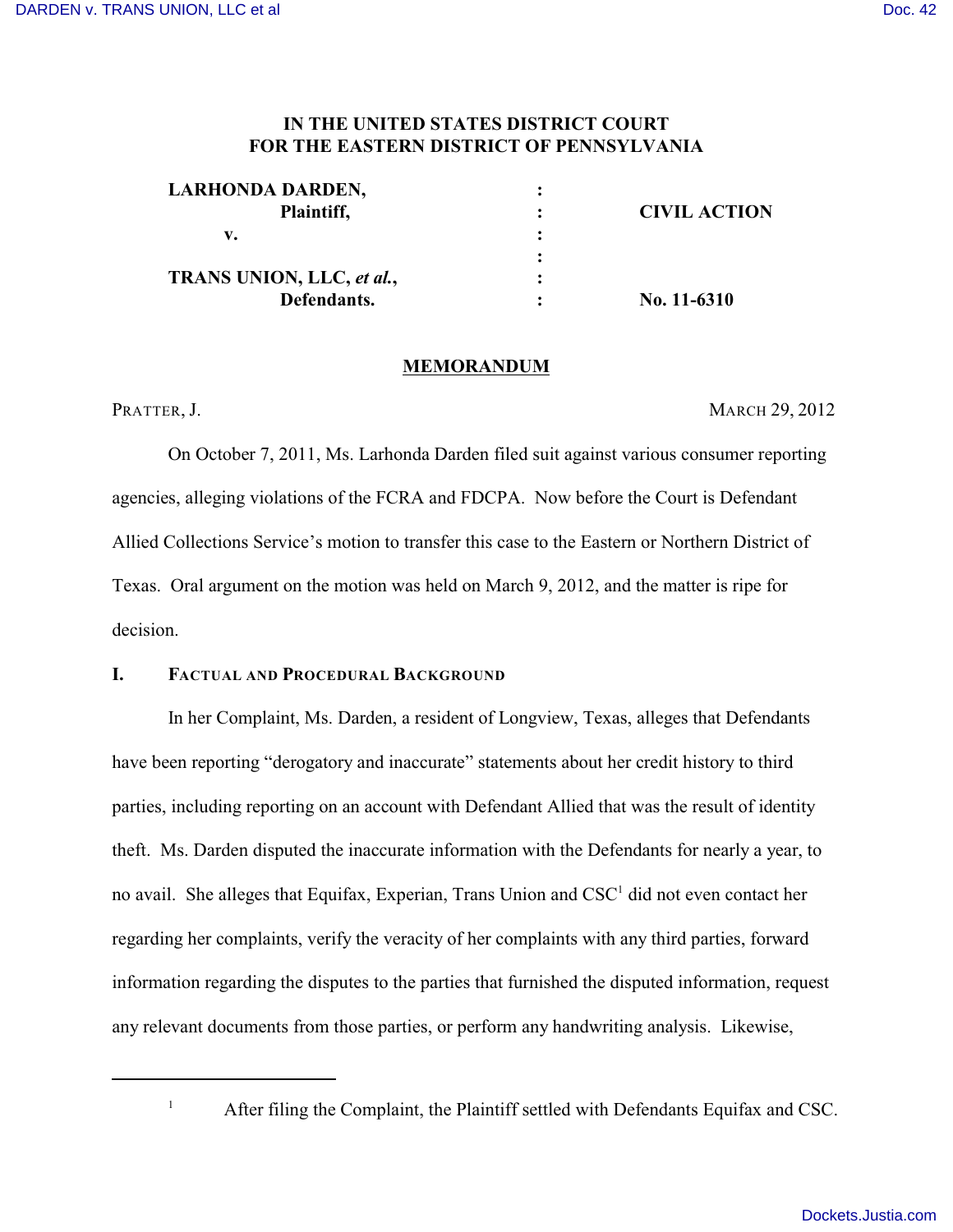according to the Complaint, Defendant Allied also failed to reasonably investigate the disputes and continued to supply inaccurate information. As a result, Ms. Darden claims that she has suffered lost credit opportunities, harm to her credit reputation, and emotional distress.

Ms. Darden brings one count against Defendants Experian and Trans Union, charging them with violation of the FCRA, and two counts against Defendant Allied, charging it with violations of the FCRA and FDCPA. She requests actual damages, statutory damages, punitive damages, costs, and attorney's fees.

Defendant Allied's motion originally urged the Court to dismiss the claims against it for lack of personal jurisdiction, or, in the alternative, to transfer the matter to the Eastern or Northern District of Texas. Allied later withdrew its arguments relating to personal jurisdiction and now only argues that a Texas-based federal forum would be more convenient than this forum. $2$ 

In the parties' briefs and exhibits, and at oral argument, the following additional information was represented to the Court without challenge. Plaintiff's residence in Longview, Texas is located in the Eastern District of Texas. Defendant Allied is a resident of the Northern District of Texas. Defendant Experian's main processing center is in Allen, Texas, which is in the Eastern District of Texas. Although Trans Union has a large operation in Crum Lynne, Pennsylvania, which is in this district, Ms. Darden's complaints were investigated by employees or contractors in Fullerton, California; Chicago, Illinois, and India; letters regarding the

<sup>&</sup>lt;sup>2</sup> Both Ms. Darden and Allied argue that the other Defendants' silence in not joining or opposing the motion weighs in their respective, albeit opposing, favor. At oral argument, counsel for Experian and Trans Union represented to the Court that their clients would consent to transfer.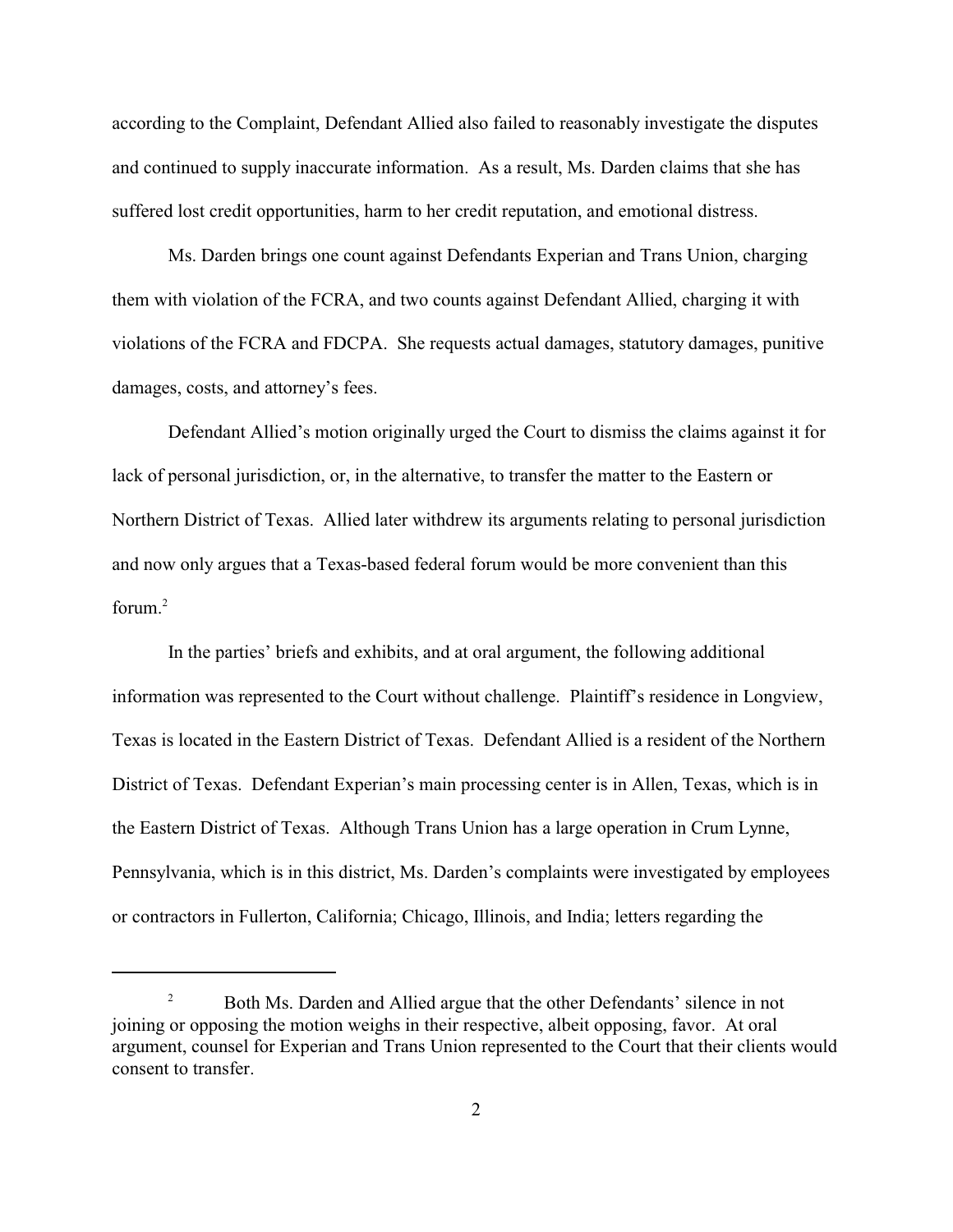investigation results were processed at and sent from Trans Union's Pennsylvania location. Ms. Darden's counsel emphasized that Trans Union employees in Pennsylvania likely supervised the processing of claims in India; however, in its initial disclosures, Trans Union has only identified witnesses in California and Illinois. To the extent discovery is needed with regard to settling defendants Equifax and CSC, Equifax is located in Georgia and CSC in Houston, Texas.<sup>3</sup>

The debt on which Allied attempted to collect and allegedly reported to the other consumer reporting agencies arose from a failure to pay rent on an apartment in Irving, Texas. Ms. Darden claims that she never lived in Irving, Texas and that the apartment rented in her name was a case of identity theft. She made a police report in Texas concerning the theft.<sup>4</sup>

### **II. LEGAL STANDARD**

Requests for transfer under  $\S$  1404(a) may be granted when venue is proper in both the original and the requested venue. *Jumara v. State Farm Ins. Co.*, 55 F.3d 873, 878 (3d Cir. 1995); *Schiller-Pfeiffer, Inc. v. Country Home Prods.*, Civ. No. 04-1444, 2004 U.S. Dist. LEXIS 24180, at \*28 (E.D. Pa. Dec. 1, 2004). Under § 1404(a), district courts have broad discretion "to adjudicate motions for transfer according to an 'individualized, case-by-case consideration of convenience and fairness.'" *Stewart Org., Inc. v. Ricoh Corp.*, 487 U.S. 22, 29 (1988) (*quoting Van Dusen v. Barrack*, 376 U.S. 612, 622 (1964)). While there is no definitive set of factors that

<sup>&</sup>lt;sup>3</sup> Houston is in the Southern District of Texas.

<sup>&</sup>lt;sup>4</sup> Allied argues that another identity theft investigation involving an apartment in Irving may also be relevant to the case because Ms. Darden's name is mentioned in some of the police investigation documents. Ms. Darden vigorously contends that this separate case of identity theft is completely irrelevant and that the conclusions drawn by Allied from it (such as that Ms. Darden may have lived in Irving, Texas at some point in time) are demonstrably false. Be that as it may, it does appear to the Court that this additional, disputed issue will entail discovery in or about the Irving, Texas vicinity.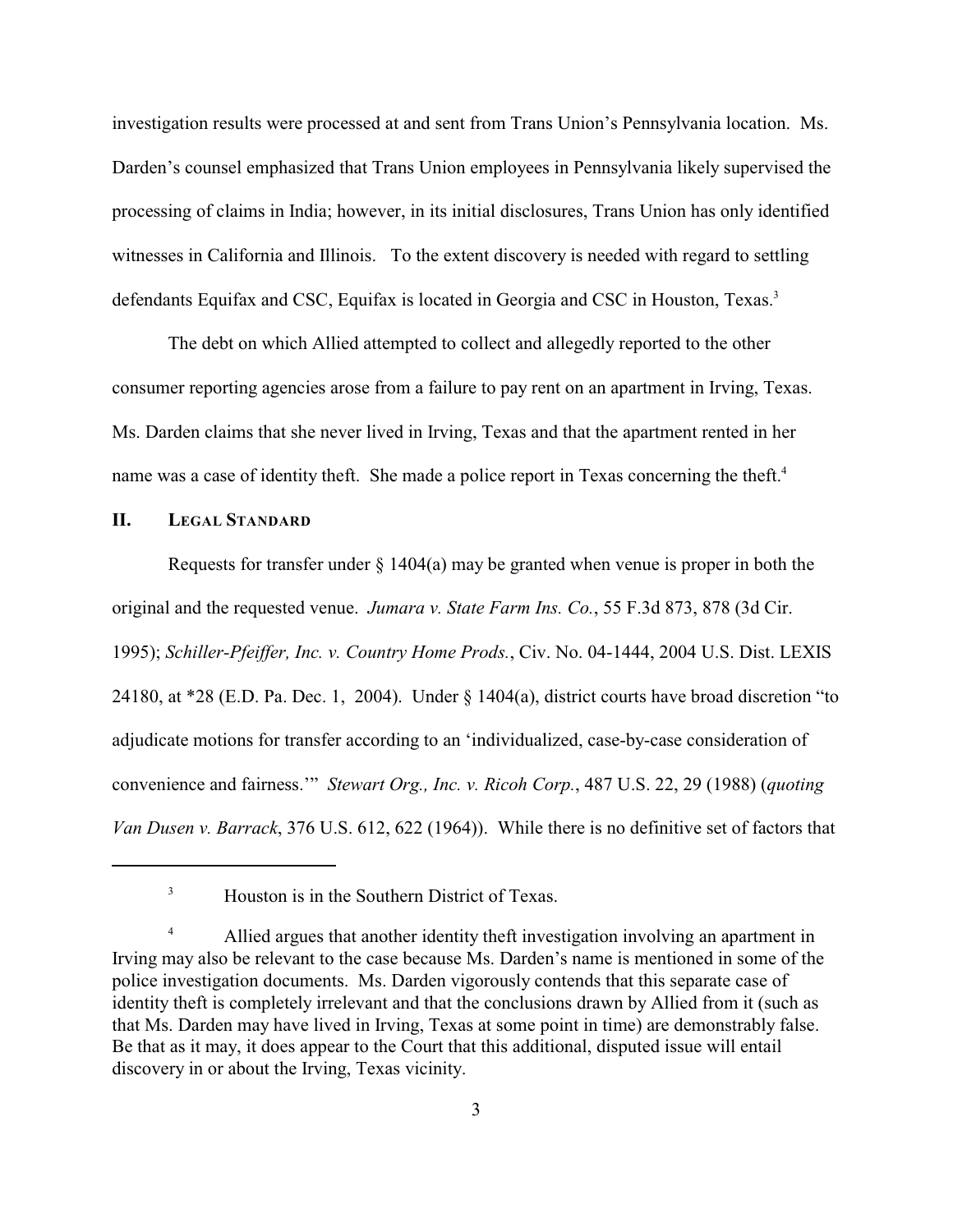must be considered prior to transfer, the Court of Appeals for the Third Circuit has outlined a number of both private and public interests that the district court may consider when adjudicating a motion to transfer.<sup>5</sup>

The Court acknowledges the familiar maxim that in considering a transfer request, "[plaintiff's] choice of forum is entitled to great weight and is not to be disturbed unless the balance of convenience strongly favors the defendants' forum." *Blanning v. Tisch*, 378 F. Supp. 1058, 1060 (E.D. Pa. 1974) (*citing Shutte v. Armco Steel Corp.*, 431 F.2d 22 (3d Cir. 1970)). *See also Jumara*, 55 F.3d at 879. "It should be noted, however, that the plaintiff's choice of forum is entitled to less weight where the plaintiff chooses a forum which is neither his home nor the situs of the occurrence upon which the suit is based." *Harris v. Nat'l R.R. Passenger Corp.*, 979 F. Supp. 1052, 1053 (E.D. Pa. 1997).

Pursuant to  $\S$  1404(a), a court may transfer a case: (1) to a district where the case could have been brought; and (2) where the convenience of parties and witnesses, and the interest of justice weigh in favor of the transfer. *Wallace v. Mercantile Cnty. Bank*, Civ. No. 06-3974, 2006 U.S. Dist. LEXIS 82565, at \*9 (E.D. Pa. Nov. 9, 2006) (*citing* 28 U.S.C. § 1404(a)). No one disputes that this case could have been brought in either the Northern or Eastern District of

<sup>&</sup>lt;sup>5</sup> *Jumara* notes various "private interests," such as (a) the plaintiff's forum preference as manifested in the original choice, (b) the defendant's preference, (c) whether the claim arose elsewhere, (d) the relative convenience of the parties as indicated by their relative physical and financial condition, (e) and the location of the witnesses, books and records (but only to the extent that the witnesses, books or records may actually be unavailable for trial in one of the fora). *Jumara*, 55 F.3d at 879-80 (citations omitted). The considerations also include "public interests," such as (a) the enforceability of the judgment, (b) practical considerations that could make the trial easy, expeditious or inexpensive, (c) the relative administrative difficulty in the two fora resulting from court congestion, (d) and the local interest in deciding local controversies at home. *Id.* (citations omitted).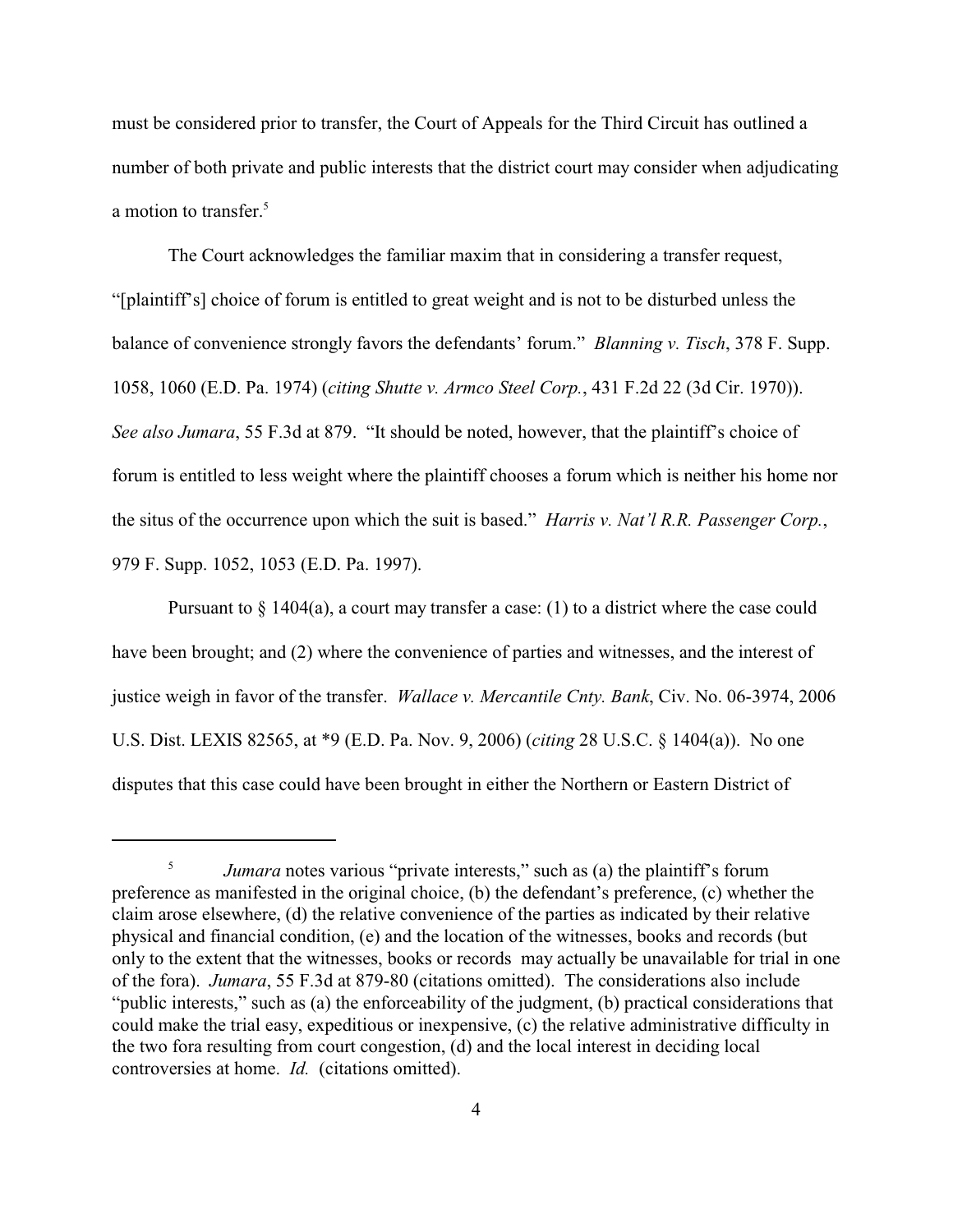Texas. *See* 28 U.S.C. § 1391(b). The Court discusses the additional factors of convenience, interests of justice and the like below.

## **III. DISCUSSION**

The first issue to resolve is the amount of deference the Court will give to Ms. Darden's choice of forum. Allied contends that in this case Ms. Darden's forum choice is not entitled to deference because she does not live in this district and convenience to her counsel does not carry any weight. It argues that none of the operative facts took place in this district – that all of the collection activities relating to the case took place in Texas, and that none of the investigations took place in this district. *See, e.g., Bogollagama v. Equifax Info. Servs.*, Civil Action No. 09- 1201, 2009 WL 4257910, at \*2-3 (E.D. Pa. Nov. 30, 2009); *Coppola v. Ferrellgas, Inc.*, 250 F.R.D. 195, 198 (E.D. Pa. 2008). Ms. Darden counters that events relating to this case *did* take place in this district, pointing to Trans Union's Crum Lynne, Pennsylvania operations. As noted above, however, the information presented in the parties' briefs and at oral argument demonstrates that Trans Union's activities in this district with respect to *this particular case* were relatively insignificant. Thus, given that Ms. Darden does not reside in Pennsylvania and virtually none of the events giving rise to this litigation took place in this district, Ms. Darden's choice of forum is entitled to less weight.

### **A. Private Interest Factors**

The private interest factors most relevant to this case include the location of and access to witnesses. Allied claims that its records and employees all reside in Texas, and that sending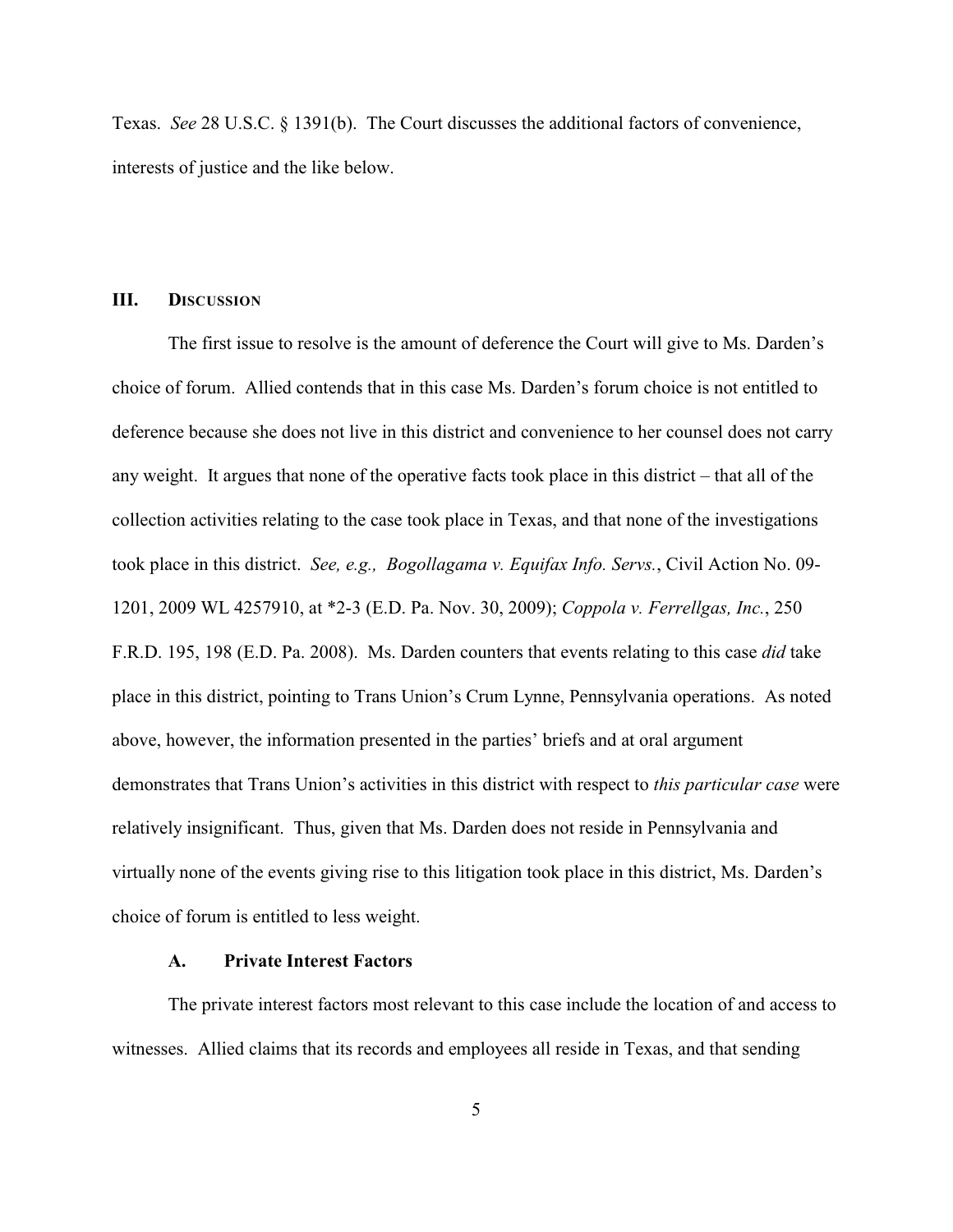employees to Pennsylvania for depositions or trial would be costly and inconvenient. Allied also points to two police investigations of identity theft which it claims are central to the outcome of this case, both of which occurred entirely in Texas; any witnesses to those events, in particular to the Plaintiff's claim of identity theft at the heart of this matter, will almost certainly be in Texas. As third parties to the case, compulsory process would not be available to compel their attendance at trial in this district, while such process would likely be available to compel the Texas residents' attendance in either of the two Texas districts.<sup>6</sup>

Plaintiff argues that because the activities relating to this case (credit investigations, collection activities, etc.) took place in a wide variety of places,<sup> $\tau$ </sup> the balance does not tip in favor of Texas–according to Ms. Darden, there is no venue that is significantly more convenient than any other. She argues that document discovery would be no more convenient in Texas, as discovery in modern litigation often involves electronically exchanged documents (and that using traditional mail involves the same burdens and benefits regardless of the forum). Likewise, Ms. Darden argues that Allied's employees would not necessarily have to travel for depositions, as they could be taken in Texas or by phone.

While it is true that no single jurisdiction will cover all of the events and witnesses

<sup>&</sup>lt;sup>6</sup> Under Federal Rule of Civil Procedure, the subject of a subpoena must live within the district, within 100 miles of the place of trial, or, if that person resides in the same state as the judicial district in which the case has been brought, within reach of the district under the forum state's laws governing service of process. In Texas, subpoenas reach 150 miles from the county in which they originate. *See* Tex. R. Civ. P. 176.3.

<sup>&</sup>lt;sup>7</sup> Ms. Darden argues that the Defendants collectively have operations in Pennsylvania, Texas, Illinois, California, and Georgia, and that they sold the "false information" about Ms. Darden to creditors and resellers in Texas, Rhode Island, North Carolina, Georgia, Illinois, Connecticut, and Maryland.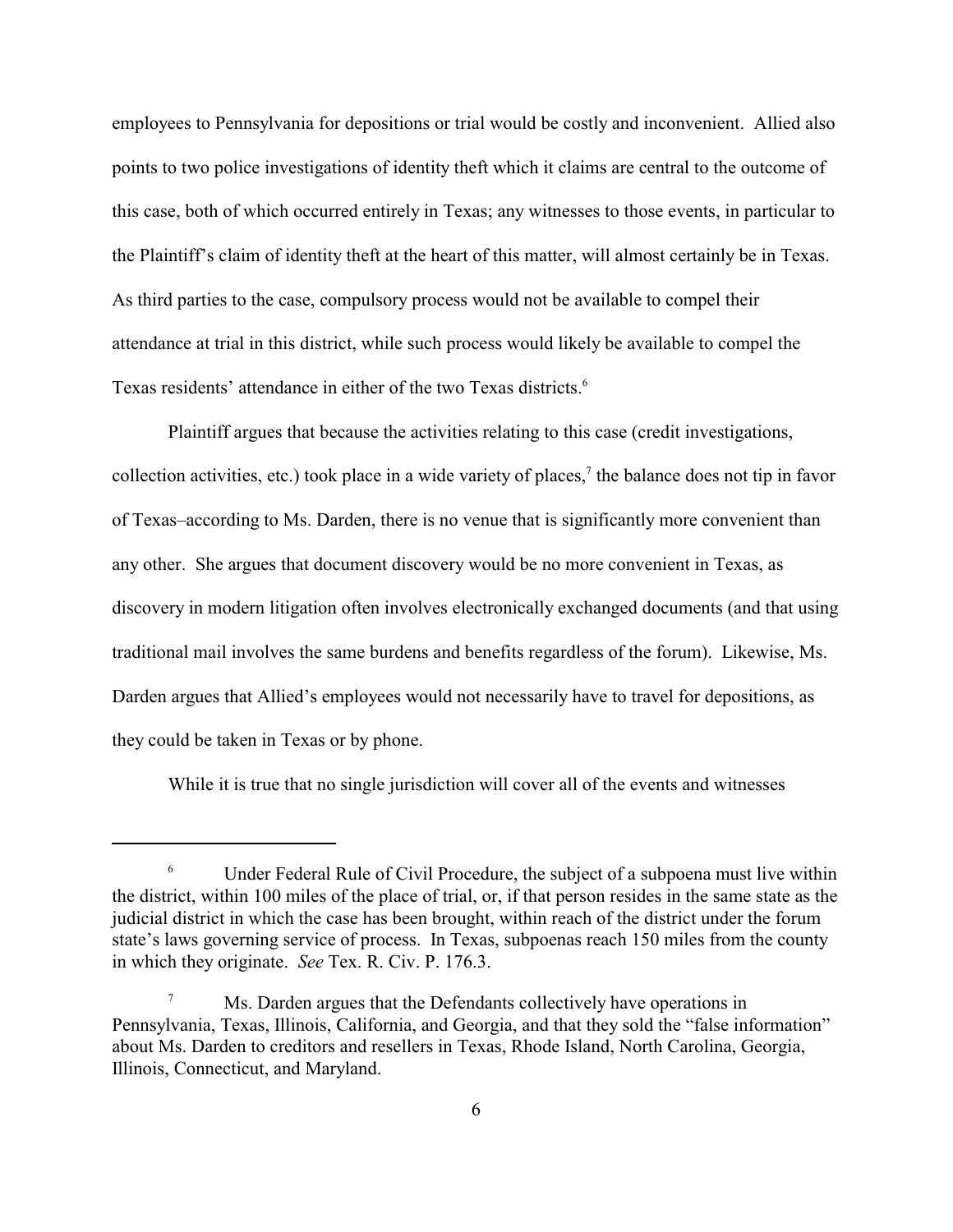related to this case and that one choice of forum over another has much less bearing on the convenience of document discovery in the Digital Age, either Texas district undoubtedly encompasses substantially more events and, consequently, witnesses than any other district, particularly this one. *See, e.g., Copley v. Wyeth, Inc.*, Civ. No. 09-722, 2009 WL 2160640, at \*5- 6 (E.D. Pa. July 17, 2009) (granting motion to transfer in part because of non-party witnesses who lived in or near the district of the proposed alternate forum). Even Ms. Darden lives in the Eastern District of Texas. Thus, the private interest factors relating to this case weigh in favor of transfer.

### **B. Public Interest Factors**

While at least some of the public interest factors appear to be neutral, Texas appears to have the strongest local interest in this case, as Ms. Darden and Allied are located there, Experian has substantial operations there, and it appears that the underlying events concerning Ms. Darden's identity theft took place entirely in Texas. *See Bogollagama*, 2009 WL 4257910, at \*5. It is true that the law that applies to the case is federal law, so the applicable law does not weigh in favor of one forum over the other, but certainly, as discussed in the private interest factors, practical considerations such as the location of witnesses, including Ms. Darden herself, employees of Allied, and possibly employees of Experian and third parties, would make a trial in Texas easier and likely less expensive than one in Philadelphia.

### **IV. CONCLUSION**

Because Ms. Darden's choice of forum is entitled to less weight, given her state of residence and the virtual lack of any substantive activities relating to this case in this district, and because the private and public interests in this case weigh in favor of a Texas forum, the Court